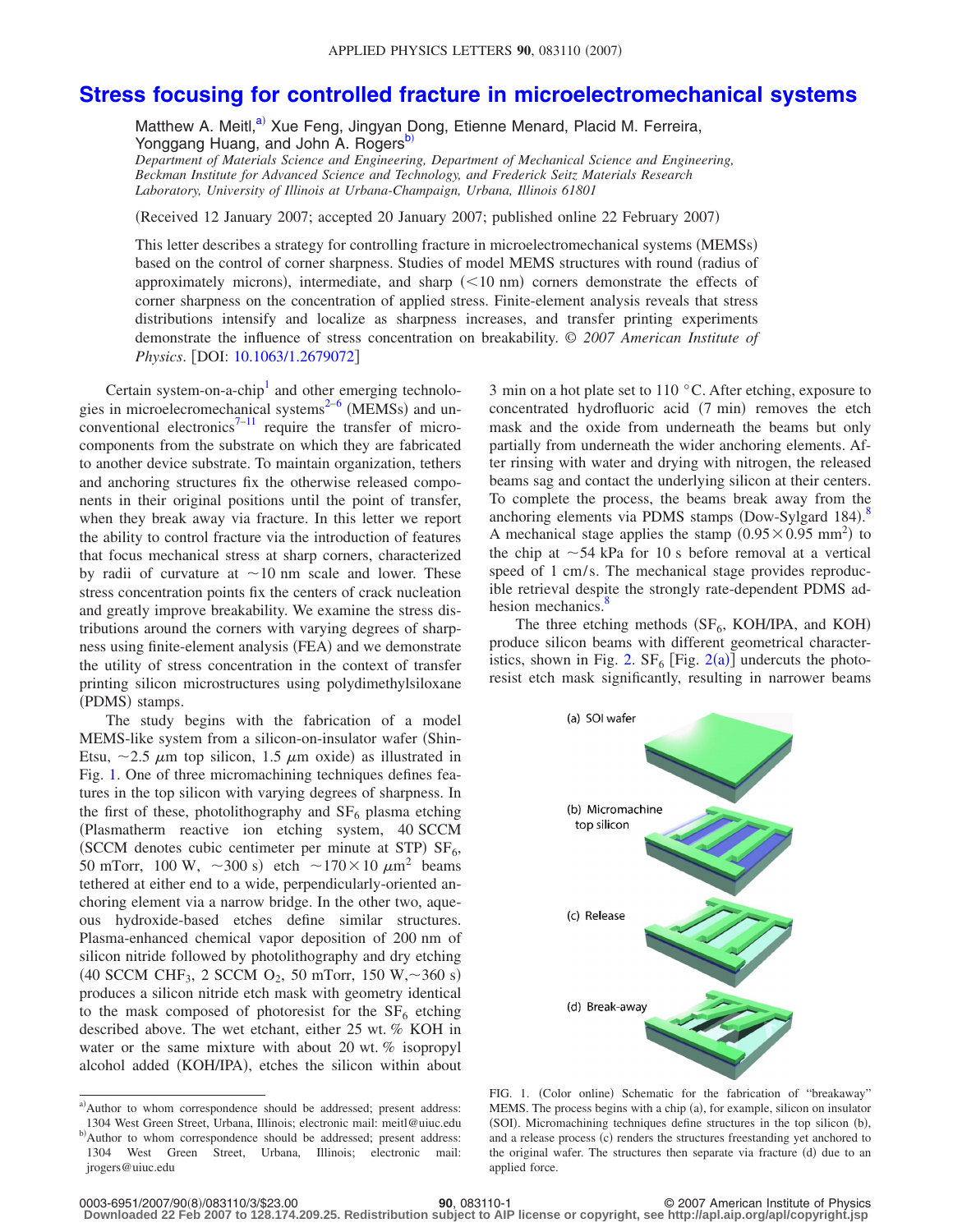<span id="page-1-0"></span>

FIG. 2. SEM of structures produced by different etches. (a) Anchored beams produced by dry etching a SOI wafer in  $SF_6$  plasma followed by release in hydrofluoric acid. (b) Magnified view revealing the critical radius of features generated by  $SF_6$  (1.7  $\mu$ m). [(c) and (d)] Beams produced by wet etching in KOH/IPA (critical radius:  $0.12 \mu m$ ). [(e) and (f)] Beams produced by etching in aqueous KOH (radius:  $0.01 \mu m$ ).

and round corners. The roundness originates from the photolithography and the partially isotropic plasma etch. Figure  $2(b)$  $2(b)$  shows a magnified view of the beam-anchor joint. As viewed from normal to the chip surface, the radius of the curvature at the bottom of this joint is  $\sim$  1.7  $\mu$ m. In contrast, KOH/IPA produces silicon beams with greatly reduced undercutting and sharper corners [Figs.  $2(c)$  $2(c)$  and  $2(d)$ ]. The magnified view shows a corner that comprises two  $(1\ 1\ 1)$ planes and a third face, roughly (1 1 0), that serves as a fillet and gives the corner a radius of about 120 nm. This roundness originates from the etch mask features (radius  $\sim$  1.6  $\mu$ m) and decreases during etching. For example, exposure of the silicon to KOH/IPA for 4 min beyond what is required to expose the buried oxide yields a corner that, to within the resolution of our scanning electron microscope (SEM), has no fillet. The third etchant (KOH without IPA) immediately produces silicon beams with yet sharper corners [Figs.  $2(e)$  $2(e)$  and  $2(f)$ ]. Like KOH/IPA, the KOH etches anisotropically and exposes the  $(1\ 1\ 1)$  planes. Unlike KOH/IPA, the KOH quickly undercuts the rounded corners of the etch mask resulting in an immediate sharpening effect. The KOH produces a nonfilleted corner within 60 s, well before the buried oxide is exposed. The beam-anchor joint etched by KOH is sharper than the resolution of our SEM, giving a characteristic radius below 10 nm.

Corner sharpness plays an important role in the distribution of internal stress as the beams are lifted from the chip. To investigate the mechanics, we performed FEA using  $ABAQUS$ . In the FEA, a uniform pressure  $(0.1 \text{ MPa}$  for the results presented here) pulls vertically on the detailed models closely resembling the beams and anchors etched by  $SF<sub>6</sub>$ , KOH/IPA, and KOH. The models incorporate the intricacies of the structures described above, and the mesh is defined such that the element density is greatest near the corners to capture the stress concentration there. The smallest elements are  $\sim$ 1 nm and always less than 1/10 of the corner radius. The FEA is performed with the anchors fixed and the beam

<span id="page-1-1"></span>

FIG. 3. (Color online) Finite-element modeling of stress concentration in breakaway MEMS structures. (a) Deflection of anchored beam structure with 0.1 MPa applied vertically. (b) Stress distribution in  $SF_6$ -etched beam (critical radius:  $1.7 \mu m$ ). (c) Stress distribution in beam etched in KOH/IPA (radius:  $0.12 \mu m$ ). (d) Magnified view of critical region in (c). (e) Stress in beam etched in aqueous KOH without IPA (radius:  $0.01 \mu m$ ). (f) Magnified view of critical region in (e). The dotted lines in  $(b)$ ,  $(d)$ , and  $(f)$  outline the contours of half maximum stress. (g) Stress concentration factor as a function of critical feature radius for anchored beams with otherwise identical geometry to the KOH-etched beams.

free to deflect. The results of the FEA are illustrated in Fig. [3.](#page-1-1) Figure  $3(a)$  $3(a)$  shows the deflection of a KOH-etched beam with the applied load. The deflections of the  $SF<sub>6</sub>$  and KOH/ IPA beams are similar to those of the KOH beams. Major differences occur, however, in the distribution of the tensile stress parallel to the beam axis at the beam-anchor joints. Beam theory predicts a nominal maximum stress of 2310 times the applied pressure (0.1 MPa) for a rectangular beam with dimensions of  $2.5 \times 10 \times 170 \ \mu \text{m}^3$ , but the maximum stress in the  $SF_6$  [Fig. [3](#page-1-1)(b)], KOH/IPA [Figs. 3(c) and 3(d)] and KOH [Figs.  $3(e)$  $3(e)$  and  $3(f)$ ] systems are 5170, 11760, and 33750 times the applied pressure, respectively. The FEA demonstrates that the corner sharpness strongly regulates the stress concentration. Figure  $3(g)$  $3(g)$  plots the stress concentration factor, defined as the maximum stress near the corner divided by the nominal maximum stress given by beam theory, for a series of models with varying corner radii, otherwise geometrically identical to the KOH-etched system. The stress concentration factor ranges from greater than 20  $(R=5$  nm) to about 1.4 at  $R=6$   $\mu$ m. In addition to producing high stress maxima, corner sharpness spatially confines the stress. For example, the sharp corners produced by KOH etching [Fig.  $3(f)$  $3(f)$ ] induce a stress distribution with a full width at half maximum value of just 16 nm along the underside edges of the beam. The corresponding width for the

**Downloaded 22 Feb 2007 to 128.174.209.25. Redistribution subject to AIP license or copyright, see http://apl.aip.org/apl/copyright.jsp**